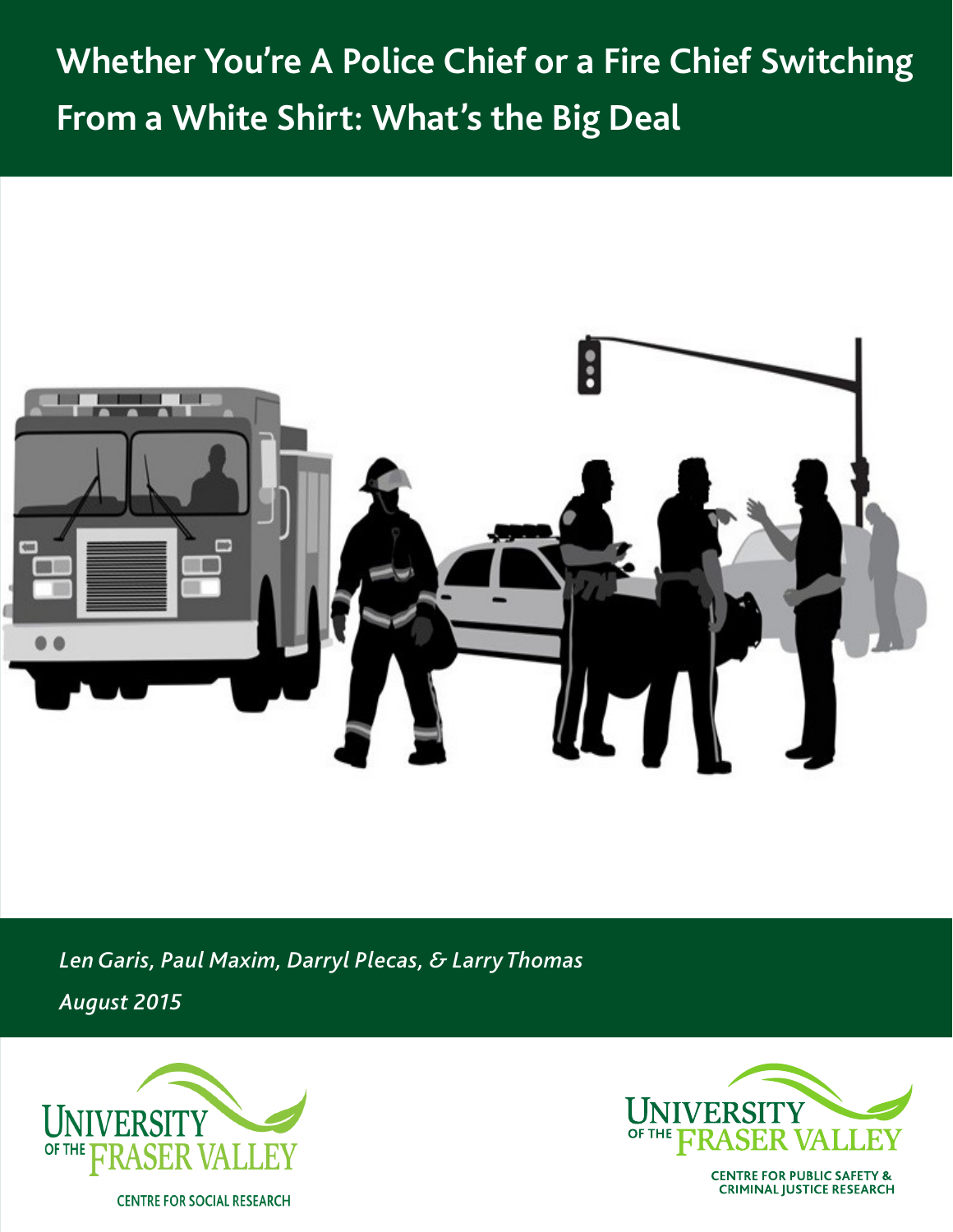## **Introduction**

So what is the big deal about white shirts? Apparently a lot if you read up on the history of white shirts. From its beginning more than a century ago as a sign of status, the white shirt has had a host of important reasons for being. In fact, such is the history of the white shirt that at least one academic has done an entire thesis on the matter. He concludes by arguing that the historical and cultural significance of the formal white shirt, for both women and men, gives it iconic status (Brough, 2013). Today, as Palmer (2012) notes in an article on the history of the white shirt, "the white shirt remains the epitome of style and good taste."

Those points aside, there is some discussion these days about doing away with the white shirt as part of the uniform worn by fire and police chiefs. Indeed, the switch away has already happened with respect to many police and fire departments in North America. They have made the switch from white to black or dark blue shirts and have extended it to include all officers holding a management rank. The belief here is that chiefs and their fellow managers will be more accepted or respected if they look like the rank and file.

No doubt switching shirt color is a sincere leadership effort by the chiefs to assure the rank and file that management is really part of the team. It could also be part of a strategic maneuver to assist a new leader transitioning from peer to manager. That is, it is a symbolic gesture on the part of chiefs to help break down the "we/they" characterization that sometimes reflects the relationship between the rank and file and the so-called "white shirts" who make up management.

The question, however, is whether the switch away from white shirts a good move, despite the good intentions of the chiefs. It may be that there are even better reasons to stay with white shirts. With that in mind, the purpose of this paper is to visit some reasons why chiefs might want to re-think a move away from tradition.

#### **The Power of the Uniform**

There is no question that a uniform sends a powerful message. Uniforms serve as a mental shortcut to people indicating that the individual wearing one belongs to a group with special responsibilities. This is both important and useful because it makes such things as playing and watching team sports easier, it makes businesses and their employees easier to identify, and it helps us to recognize someone's authority and work responsibility without requiring lengthy explanations. The uniform works because we reflexively associate uniforms with a particular activity or profession. The connection is so strong that, often, we cannot imagine one without the other. Such is the case, for example, with soldiers, airline captains, judges, firefighters, paramedics, and police officers. While there may only be slight differences in uniform style depending on the organization for these individuals work, the long-standing commonality in the uniforms of each profession still causes an instantaneous association. Police officers are a good case in point. Police officers worldwide wear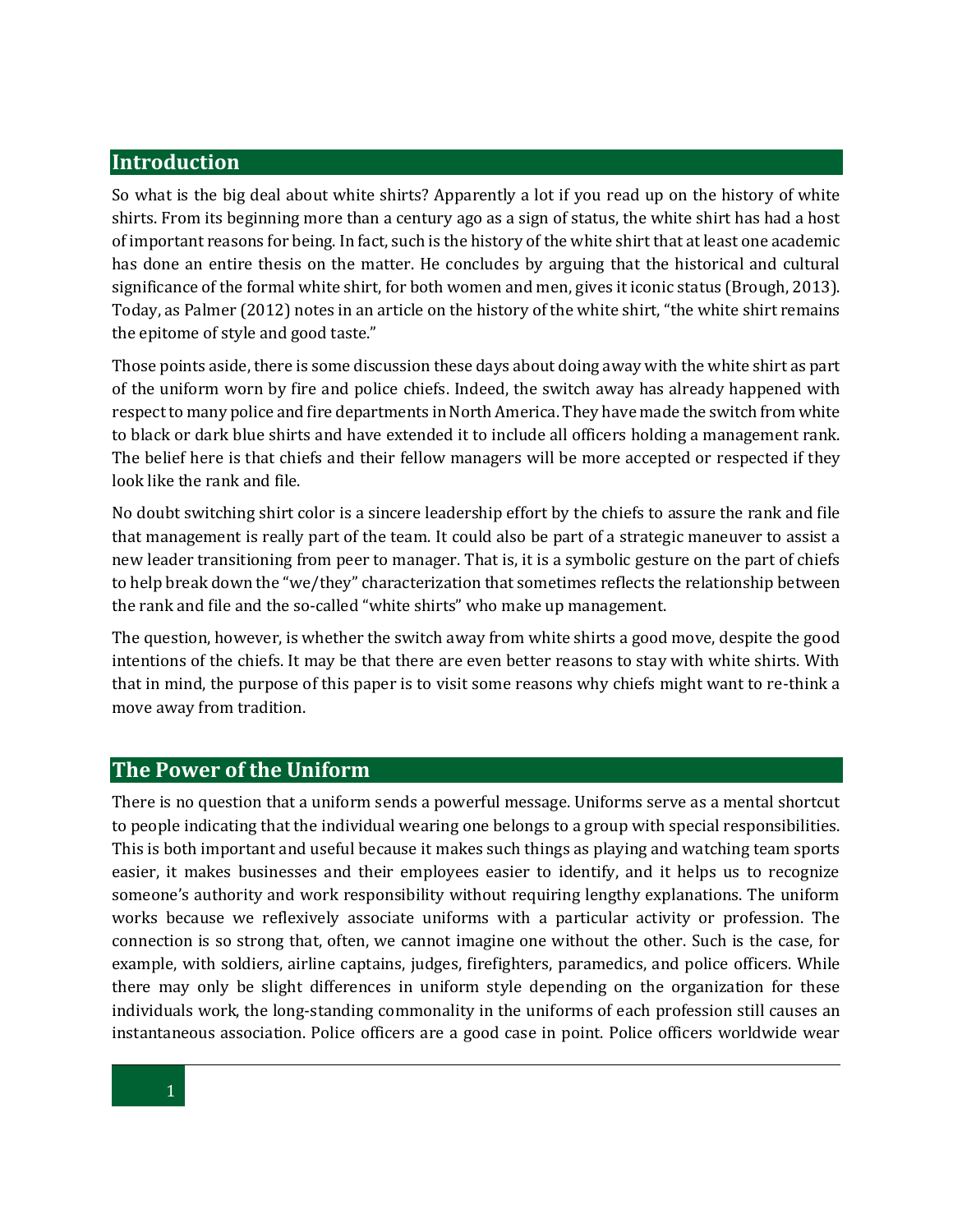different uniforms, yet all of us instantly know an officer when we see one. The imagery is very powerful and very helpful.

It is easy to appreciate that uniforms serve the important purpose of providing an instant identity for people who need to be identified instantly. But, uniforms are more than just that. If that were their only purpose, it would not matter what they looked like. Organizations would only have to make sure that they were functional in terms of work demands and that they didn't change too much over time so as not to lose their identity power. Organizations want their uniforms to go beyond making public identification easier. They also want them to serve as a powerful message in other respects. They want them to be distinctive; they want them to be an expression of a brand; they may want them to say something about status. They may also want them to say something about competence, trust, and credibility. Organizations—particularly those responsible for social control— sometimes want uniforms to say something about the wearer's power and authority. They may further want them to be symbolic of justice and honor. They will want the wearer to be instilled with a sense of pride and belonging. All of these concerns are why the look of a uniform matters.

As Professor Richard Johnson, one of the most noted researchers on police uniforms has stated, "The uniform of a police officer has been found to have a profound psychological impact on those who view it. Research has also suggested that even slight alterations to the style of the uniform will change how citizens will perceive the officer" (Johnson, 2005). Marshall (2014) echoes this in his review of the history of American police uniforms and why they matter: "Indeed, the history of police uniforms is an illustrative tale of the history of American policing. What we've asked—and allowed—police officers to wear throughout history has influenced what we've expected of them, how we feel about them, and how they feel about themselves." Some observers go further. For example, in writing about the power of the police officer uniform, De Camargo (2015) states, "The highly recognizable and iconic nature of the police uniform is arguably the most powerful tool of the police trade."

## **The Issue of Uniform Shirt Colour**

Given the paucity of conclusive research related to police officers' and, especially, firefighters' uniforms overall, it should not be surprising that there is little research on how shirt color fits into the mix. But, this has not stopped some departments from changing shirt colors or, at least, from thinking that there may be value in doing so. For instance, in 1996, the Baltimore County Police, following a trend among other police departments in the United States, tore the white shirt off its officers' uniforms and replaced them with dark blue shirts. This was not based on evidence showing the value of the move, but rather, based on the belief that rank and file officers would be less of a target at night and, hence, safer (Antonelli, 1996). Just prior to that, the New York Police Department also switched the shirt color of its officers' uniforms from light blue to navy blue. The rationale in that case, as articulated by Police Commission Bill Bratton, was that the uniform change would "send a message to the public of authority, competence, and professionalism, while making our officers look trimmer and cleaner" (Krauss, 1994). More recently in 2014, the Elko Police Department in Nevada traded the white shirts of its patrol officers for a navy blue shirt—noting in its annual report that the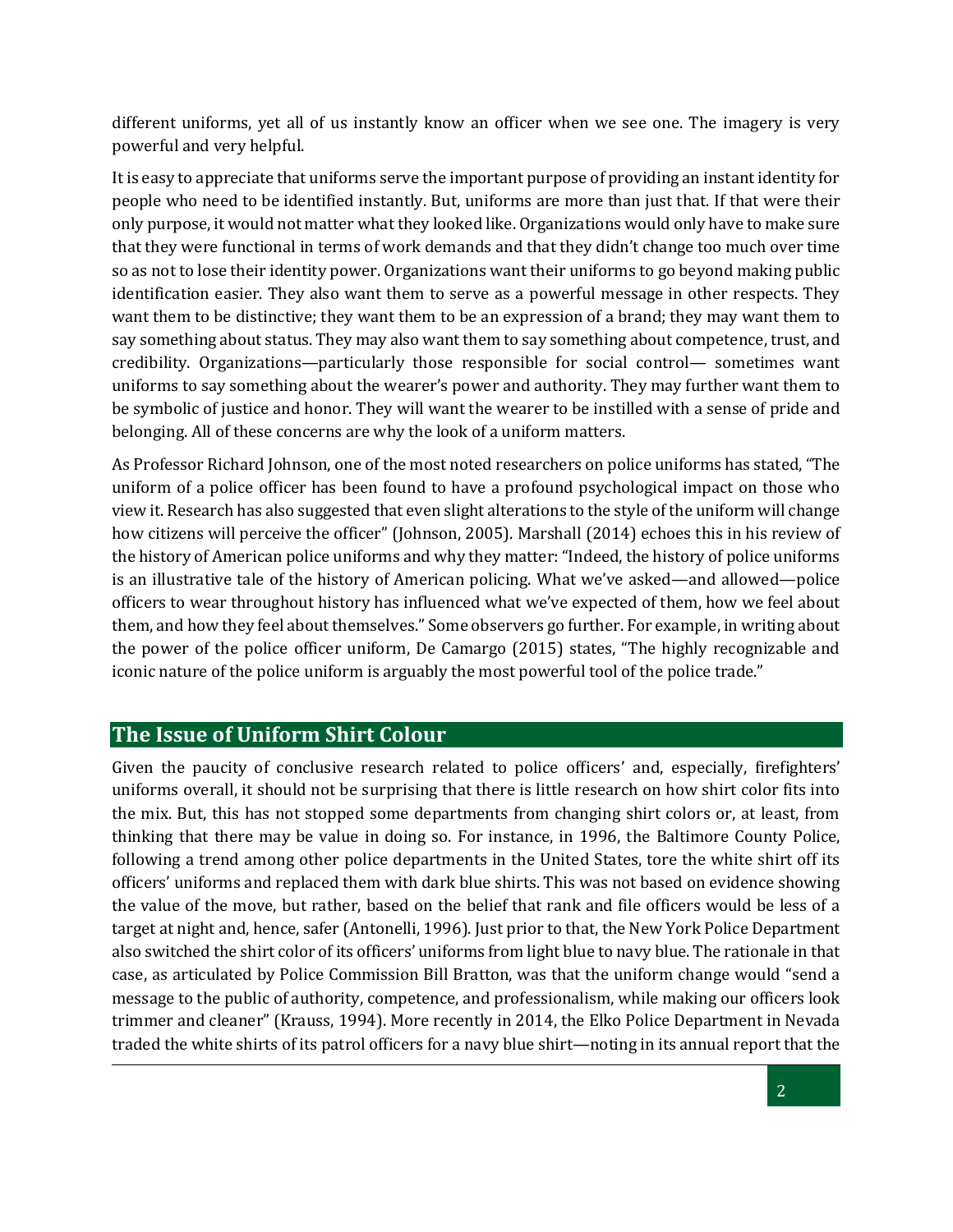new shirt "increased the professional appearance of the officers as well as their morale" (Elko Police Department, 2015).

The switch from white to dark shirts has also occurred in many police departments across the United Kingdom, although not all departments embraced the idea. Lamenting the switch and speaking against the option for the London Metropolitan Police, Commissioner Sir Paul Stephenson stated, "It is one of the reasons why I am very passionate about continuing to make sure Met officers look like Met officers in white shirts, and not awfully keen on the move in other areas of the country towards different sorts of uniforms that look more paramilitary" (Wright, 2011). He was not alone. At the same time a spokesperson for the Association of Police Chiefs Officers was quoted as saying, "I am not in favour of black shirts because the political connotations. It gives the wrong impression, which we should try to avoid where possible" (Wright, 2011).

Again, this movement was not the result of any firm research. Rather, the switches were made on supposition that a change in color would make for a more effective police officer. Likely, any research on shirt color would not have been significant anyway given what we know about the power of the uniform overall. The matter is complicated because, while psychologists have enlightened us on some effects of color, the study of color is still in its infancy (Cherry, 2015). Ultimately, we might have personal leanings on the merit of one shirt color over another, but the paucity of research still leaves us guessing as to the exact impact.

That said, the white shirt as part of a uniform does have some supporting evidence. For example, adopting the tone of the London Metropolitan Police and making reference to supporting research, the Norfolk Constabulary in the UK made a decision in 2012 to switch away from the black shirt to the traditional UK police look. A spokesperson for the department is quoted as saying that, "The white shirt sees the return to the traditional image of British policing . . . independent academic research has identified the public regard for the time-honored image of police officers as more professional, honest, and approachable" (BBC News, 2012). Some research supports the benefit of a light shirt as a part of the uniform. Specifically, Johnson (2005) notes, there is research showing that a police uniform that is half dark (e.g., light colored shirt), rather than all blue or black results in higher ratings of warmth and friendliness and, hence, is better messaging.

## **White Shirts for Police and Fire Chiefs**

Based on what we have noted so far with respect to the literature on police officer uniforms, it might be tempting to simply conclude that without compelling research findings, our best guess is that shirt color is irrelevant. We can also note that other aspects of chiefs' uniforms provide a distinction from that of the rank and file, such items as braid on their hats and pips, stripes and brass on their shoulders. Perhaps those distinctions are enough.

However, there still may be an argument that white shirts are important since chiefs have day-to-day responsibilities requiring them to interact with others than the rank and file. Chiefs spend much of their time in meetings and with numerous senior government officials, elected officials, and other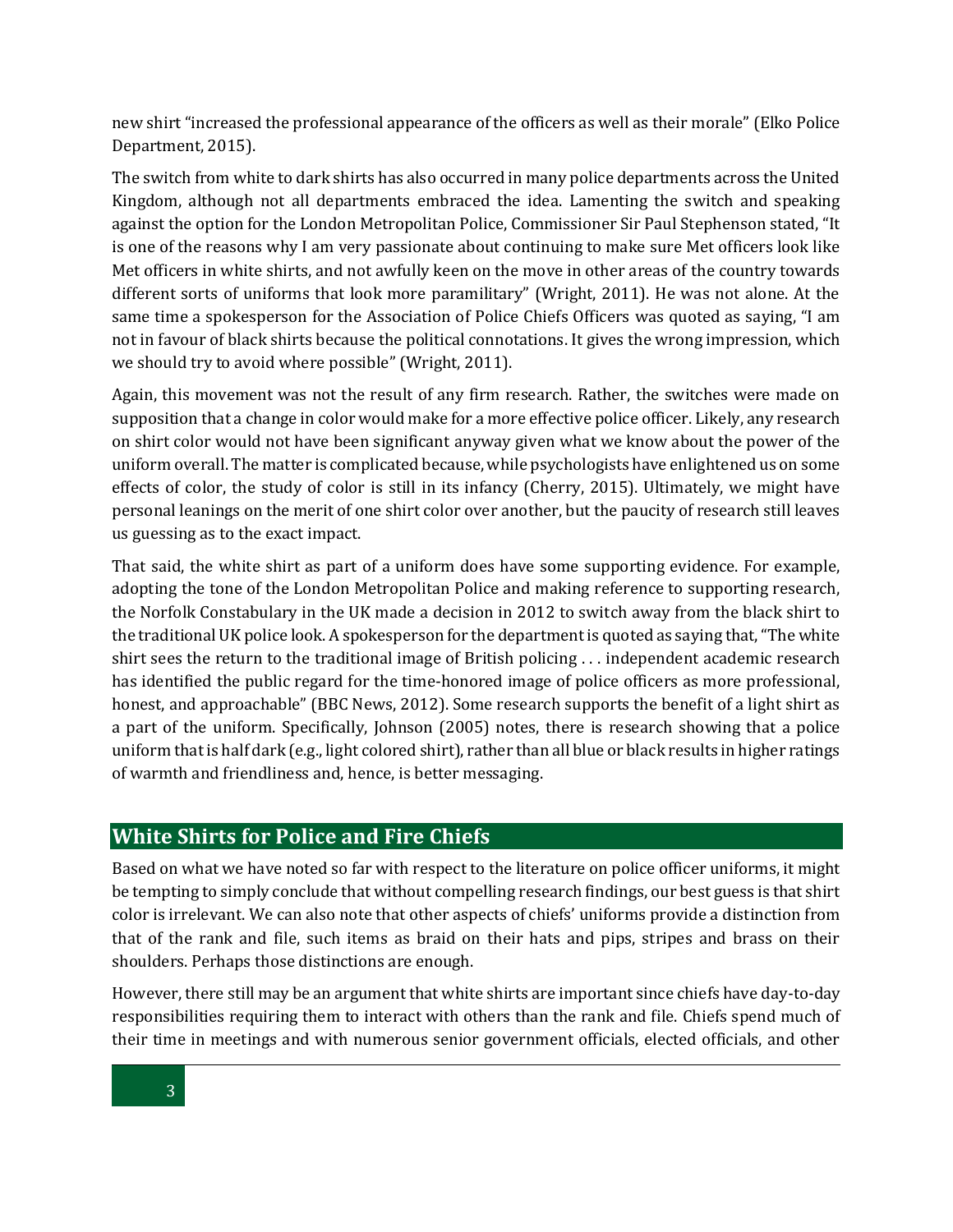stakeholders who are likely to be dressed in business attire. It is more important, therefore, that as senior executives chiefs look more formal and business-like. Chiefs are the lead representatives of their agencies and they are expected to set a tone of professionalism for their rank and file. Furthermore, one could argue that it shows more respect for stakeholders and colleagues if they were dressed appropriately. With this in mind, whatever one thinks about shirt color, it is culturally accepted that a white shirt within a dark blue or black uniform presents a more formal or "dressed up" look than a dark blue or black shirt with the same uniform.

Another argument in favor of encouraging chiefs to wear white shirts is that they should readily be seen by the public as different from the rank and file, because they *are* different. That is, *on behalf of the communities they serve*, they are entrusted with the responsibility of ensuring that rank and file individually and collectively go about their duties in ways that meet the highest ethical and professional standards, ways that facilitates accountability, ways that respect the need to be efficient and effective, and in ways that are in the public interest. In effect chiefs have a primary responsibility to the communities they serve. To that extent, they represent their community as much as the departments they lead and the public needs to see, know, and believe this. When the public cannot perceive a difference between the chief and the rank and file, we would expect citizens to have less trust and confidence in the department to be accountable when concerns are raised. In the fire department, the rank and file work in a team unit, with a team supervisor who also has responsibility for ethics, accountability and professional standards. These supervisors typically have the rank as a captain or lieutenant and are known as fire officers. Like chief officers, fire officers wear a light color shirt (light blue) as part of their uniform in order to distinguish them among their crew of firefighters, who wear dark navy blue shirts, as the team leader. This also allows the public to perceive a difference between the fire officer and firefighter. Thus, indicating to a citizen who is best to approach for answers when a question needs to be asked.

A further matter deserving consideration is why chiefs have chosen to switch from white shirts in the first instance. This brings us to the issue of the switch being a leadership move. What comes to mind in this regard is whether a chief should make such a move if they are already a good leader. While it is commendable that chiefs want the rank and file they lead to feel that they are supportive and respectful of them, there are many more significant and tangible ways for chiefs to do this. Whether a chief is a good leader, respected by his fellow officers, is fundamentally about his or her leadership attributes overall. A change in shirt color does not change one's leadership ability. This is the case for any chief with any significant tenure. With time, serving rank and file come not to see the chief as just a uniform; they look beyond that to the actions and behavior of the individual wearing it.

We can consider other potential negative effects on leadership due to switching away from white shirts. If the initial goal for switching is to gain acceptance or respect from the rank and file, then the contrary may also manifest itself over time. By viewing the chief as their equal, some in the rank and file may eventually challenge the chief's leadership or create an environment where informal leaders are seen as the de facto leaders of the department. A chief's leadership ability must evolve and grow with the role and its responsibilities. Changing the shirt color to assimilate with rank and file, may be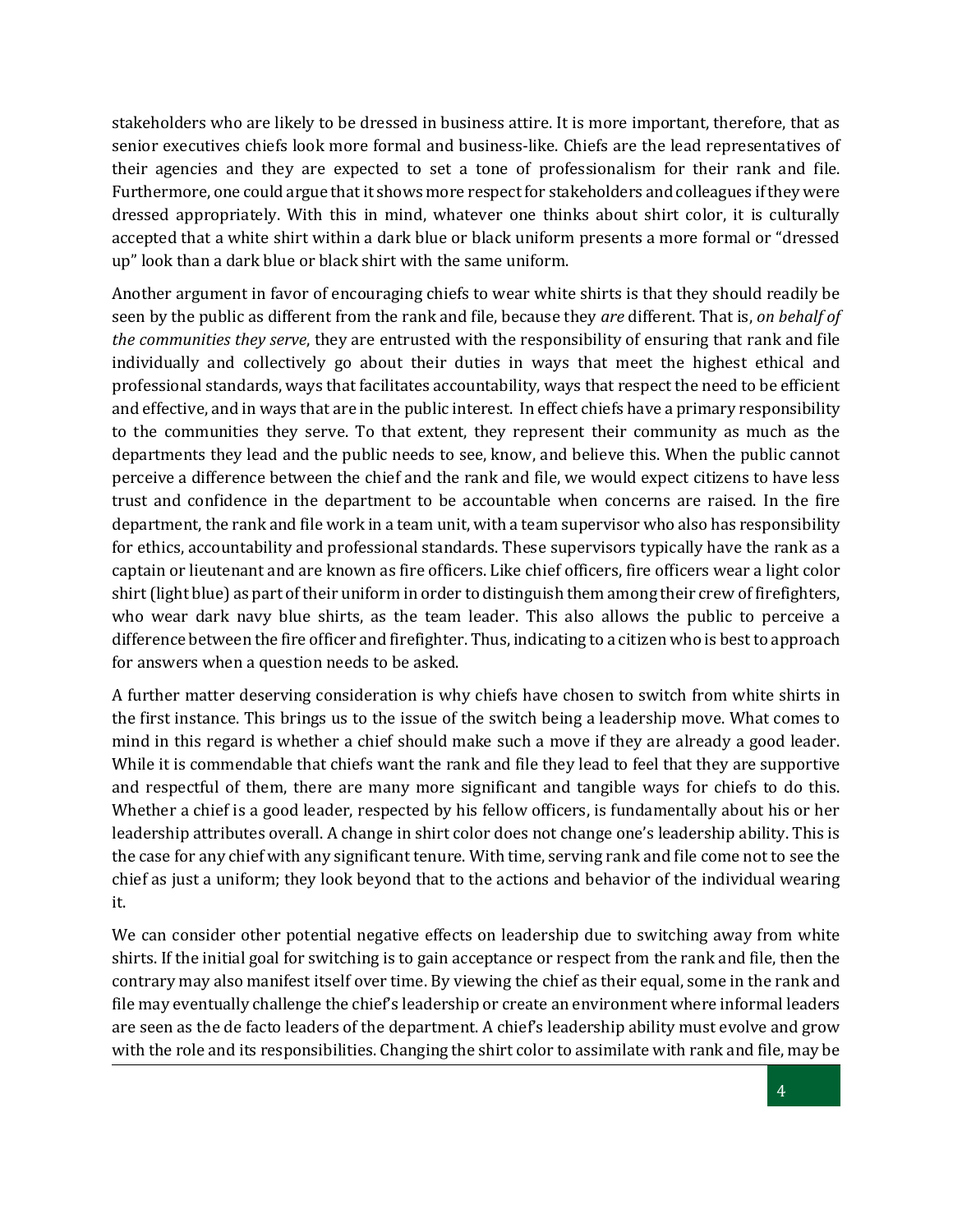well intentioned, but it has risks over the longer term. Symbols like shirt color that identify the chief as the team leader can instill a sense of ownership with the role. Effective leaders embrace their uniform as a symbol of status that instills pride for the rank and shows an assumption of responsibility.

#### **Summary**

There is no question, whether it is a police officer or fire fighter, that the uniform is important. It is laden with many assumptions about what the person wearing it does and represents. It is especially important because the public commonly does not know much else about the person wearing the uniform. We also know that, regardless of color and style, the officer's uniform needs to convey a message of importance, professionalism, authority, trust, and confidence.

What we do not know with any level of certainty is what the ideal color and style of uniform is to send the best message. Furthermore, the issue of color and style is likely to continue to be a noisy one since it is so much influenced by culture, history, and current fashion trends. It will also continue to be noisy because of the color and style of ancillary equipment, such as duty belts, bulletproof vests, holsters, weapons, and so on. But, in the absence of definitive research, we know that there is nothing noticeably at odds with the positive message of a light colored shirt as part of a dark colored uniform. This is a reflection of tradition; it is a reflection of respectful formal and business attire. Similarly, there are reasons to believe that among light shirts, white brings some distinct advantages.

As for the matter of whether police and fire chiefs should switch from white shirts to the dark blue or black shirts typical of the uniforms of line file officers, we have tried to make the point that they should not do so. We have argued that because chiefs spend a considerable amount of their time with stakeholders in formal settings, they should wear a culturally acceptable white shirt with their uniform. We have also argued that their uniform should be distinctly different from that of the line officers because the public needs to recognize them as being different from rank and file officers. Finally, we have argued that chiefs who have moved to wearing the same dark uniform shirt as regular constables and firefighters are overrating the leadership merits of such a switch.

A solution, as one police leader suggested to us, might be for chiefs to wear white shirts as part of their uniform on days when they are in meetings and at functions outside the department, and wear their dark shirts when working inside the department only. This approach might help some chiefs with their leadership concerns. But , that only holds true if one believes that the "white shirt" has come to symbolize negativity in management. For the present, one police department that apparently does not think so is the Indianapolis Police Department. It has just decided to have its command staff switch from the blue shirts worn by regular officers, to white shirts. As the department described it, they made the move as part of their constant effort to ensure "accountability, professionalism, and transparency . . . at the front of our day-to-day activities" (Claire/CNN, 2015).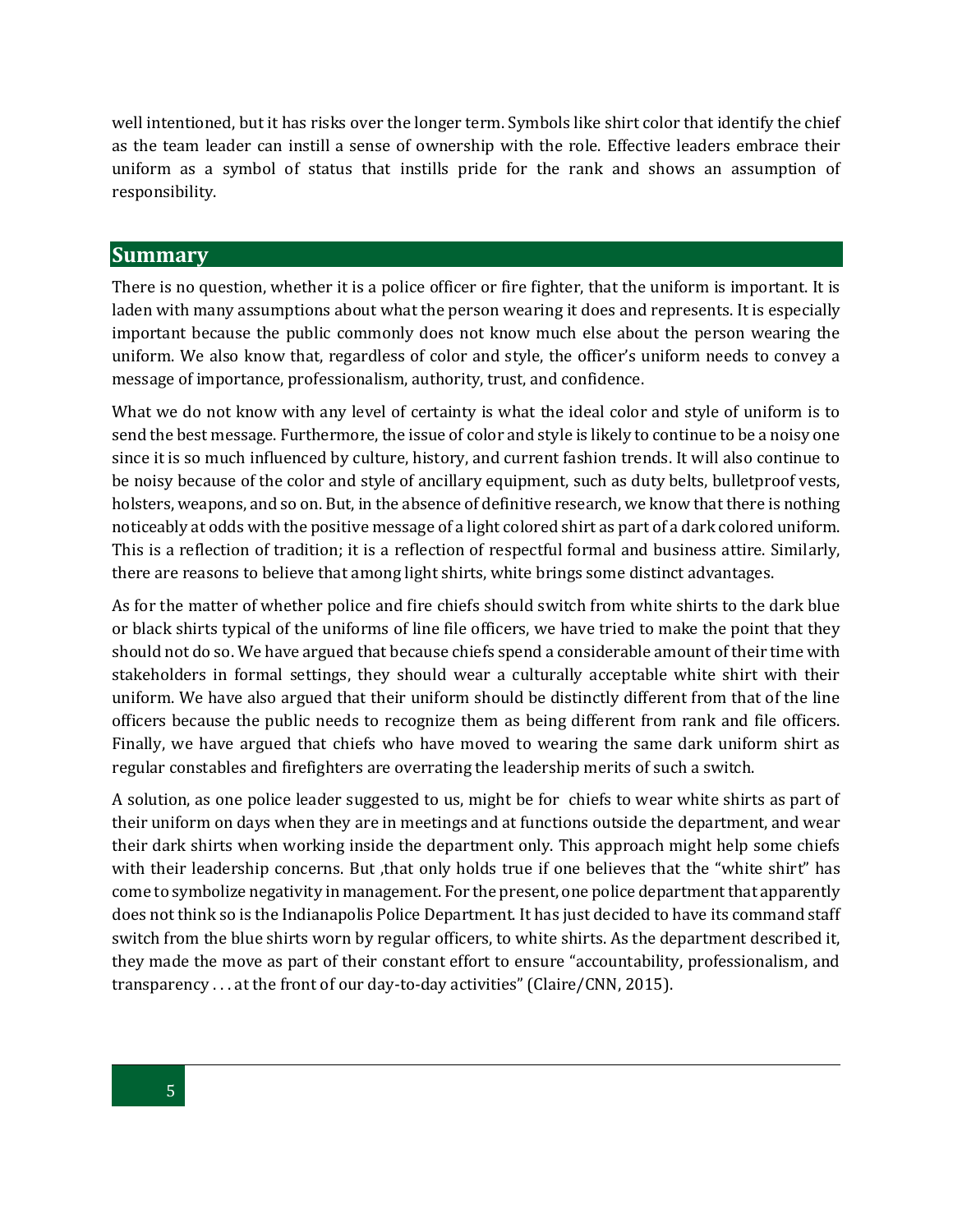# **Authors' Biographical Information**

Fire Chief for the City of Surrey, British Columbia, Len Garis and is an Adjunct Professor in the School of Criminology and Criminal Justice & Associate to the Centre for Social Research at the University of the Fraser Valley, a member of the Affiliated Research Faculty at John Jay College of Criminal Justice in New York, and a faculty member of the Institute of Canadian Urban Research Studies at Simon Fraser University.

Paul Maxim obtained his MA in criminology at the University of Ottawa and his PhD in sociology at the University of Pennsylvania where he specialized in criminology and research methods. He is currently a professor in the Department of Economics and the Balsillie School of International Affairs at Wilfrid Laurier University in Waterloo, Ontario. His primary areas of research interest are population and labour economics.

Darryl Plecas is Professor Emeritus in the School of Criminology and Criminal Justice at the University of the Fraser Valley. Prior to his retirement, he held the RCMP Senior University Research Chair and served as the university's Director of the Centre for Criminal Justice Research. He is the author and co-author of numerous publications addressing a broad range of criminal justice issues.

Larry Thomas is a Deputy Fire Chief responsible for Operations, Training and Human Resources for the Fire Service in the City of Surrey, BC with 26 years' experience. He has a background in Science from Simon Fraser University and Economics from Douglas College.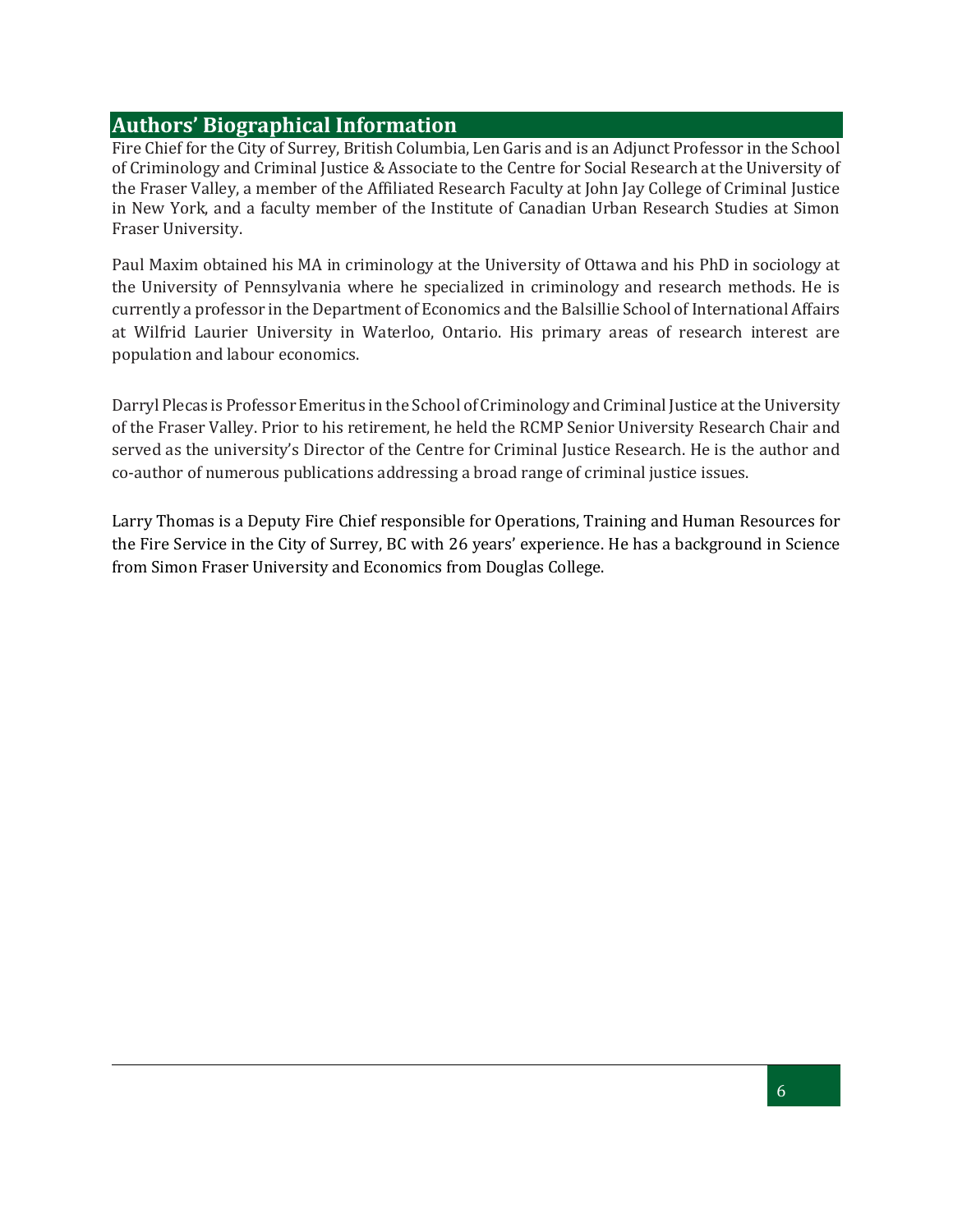#### **References**

Antonelli, K. (1996). Baltimore Co. police replacing white uniform shirts with Dark color for night to work as camouflage against criminals' aim. [http://articles.baltimoresun.com](http://articles.baltimoresun.com/)

Brough, D. (2013). The classic white formal shirt: a powerful emblem of social change. *15th Annual IFFTI Conference: The Business and Marketing of Icons*, Los Angeles, California.

Camargo, C. (2012). The Police Uniform: Power, authority and culture. *Internet Journal of Criminology, ISSN 2045-6743 (Online)*.

Cherry, K. (2015). Color Psychology: How Colors Impact Moods, Feelings, and Behaviors. *[http://psychology.about.com](http://psychology.about.com/)*

Elko Police Department (2015). *Elko Police Department Annual Report 2014*.

Johnson, R. (2005). The Psychological Influence of the Police Uniform. *Police.Com News*, March, 2005. Reprinted from the *FBI Law Enforcement Bulletin*, March, 2001; 70, 3.

Krauss, C. (1994). Well-Dressed Officer: Navy, Not Powder Blue. [http://www.nytimes.com](http://www.nytimes.com/)

Marshall, A. (2014). A History of Police Uniforms – and Why They Matter*[. http://www.Citylab.co](http://www.citylab.com/)*m

Palmer, C. (2012). The History of the White Shirt. [http://tmlewinblog.com.](http://tmlewinblog.com/)

St. Claire, P. (2015). White shirts for some of Indianapolis' men and women in blue. *[http://www.cnn.com](http://www.cnn.com/)*

Wright, S. (2011). Met chief attacks rise of police in black shirts. *[http://www.dailymail.co.uk](http://www.dailymail.co.uk/)*